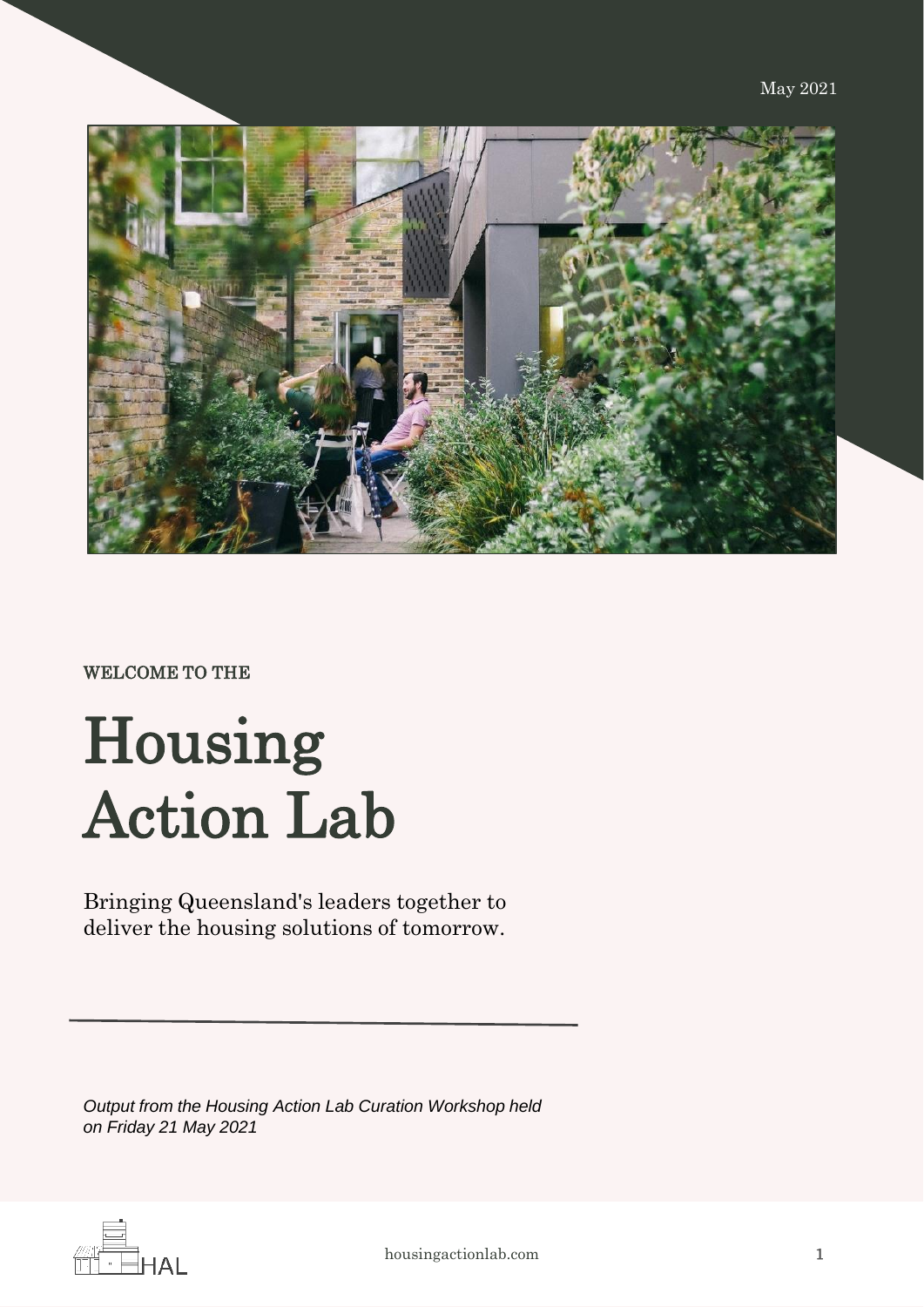## A note from our Designers.

We are proud to be embarking on the Housing Action Lab's journey towards housing and homelessness sector solutions.

**The Housing Action Lab** brings together Queensland's leaders to answer the question:

What transformative actions can we take together today, to deliver the housing solutions of tomorrow creating prosperity for all ages and life stages?

The Housing Action Lab (HAL) is a platform that offers a novel approach to co-innovation for the housing and homelessness sector. Organisations taking part in this new process, which we call ecosystem innovation, collaborate to develop and then scale new and novel concepts. The HAL takes participants through an iterative process that embraces design thinking. At the core of that approach, problem discovery and definition aligns the teams, and hypothesis generation and rapid prototyping ensures teams create solutions that people need at the speed the sector requires.

Leveraging Business Models Inc's multi-party innovation lab framework and methodology, the HAL will be an immersive learning experience. Partnering with the Canadian GTA Housing Action Lab and learning from its success of over the past four years, the HAL establishes an Australian first learning exchange and provides an environment to test and explore solutions to entrenched challenges we hope will scale across the Commonwealth.

The HAL creates real solutions for social change. A necessity as the sector looks to reset, reimagine and restart amid the COVID-19 pandemic. The HAL culminates in the launch of fully realisable solutions and a co-investment decision to drive outcomes in partnership with leaders across the housing ecosystem.

The HAL is calling on the Queensland Government to ensure "*every Queenslander should have access to a safe, secure and affordable home that meets their needs and supports them to participate in the social and economic life of a vibrant and prosperous state"* (Queensland Housing Strategy 2017-20 Action Plan).



*w.c.Maksa* 

**Rachel Watson** Director, Watson & Associates



 $\mathcal{I}$ 

**Michael Eales** Partner, Business Models Inc.

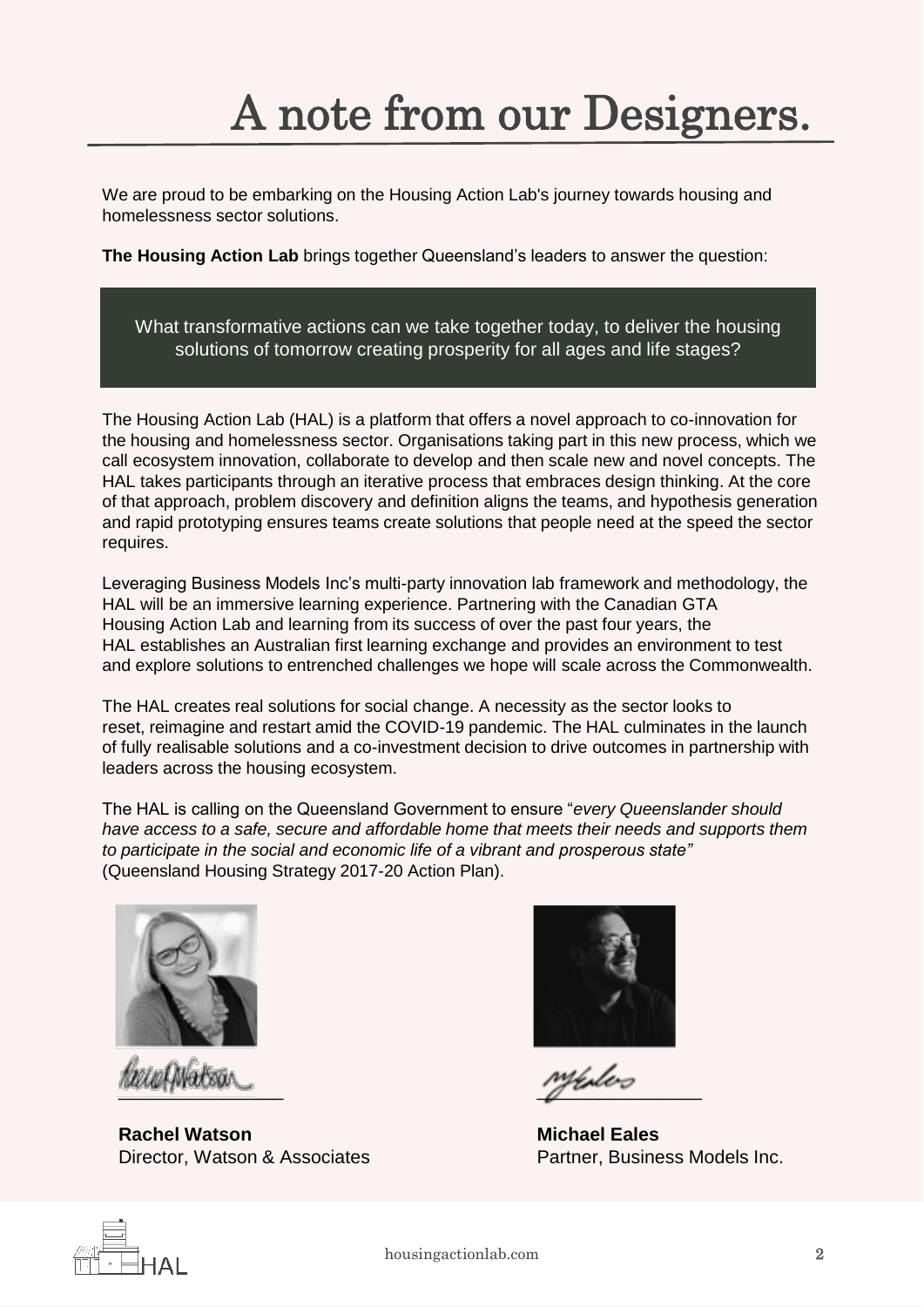### **Contents**

| The Workshop.                             | 4  |
|-------------------------------------------|----|
| Overview of the focus areas.              | 5  |
| New funding models.                       | 6  |
| New ways to operate.                      | 7  |
| Housing affordability.                    | 8  |
| Homelessness.                             | 9  |
| Social Isolation, loneliness & wellbeing. | 10 |
| <b>What's Next?</b>                       | 11 |
| Thank you to our attendees.               | 12 |
| The ecosystem.                            | 13 |
| Ready to make a change?                   | 14 |

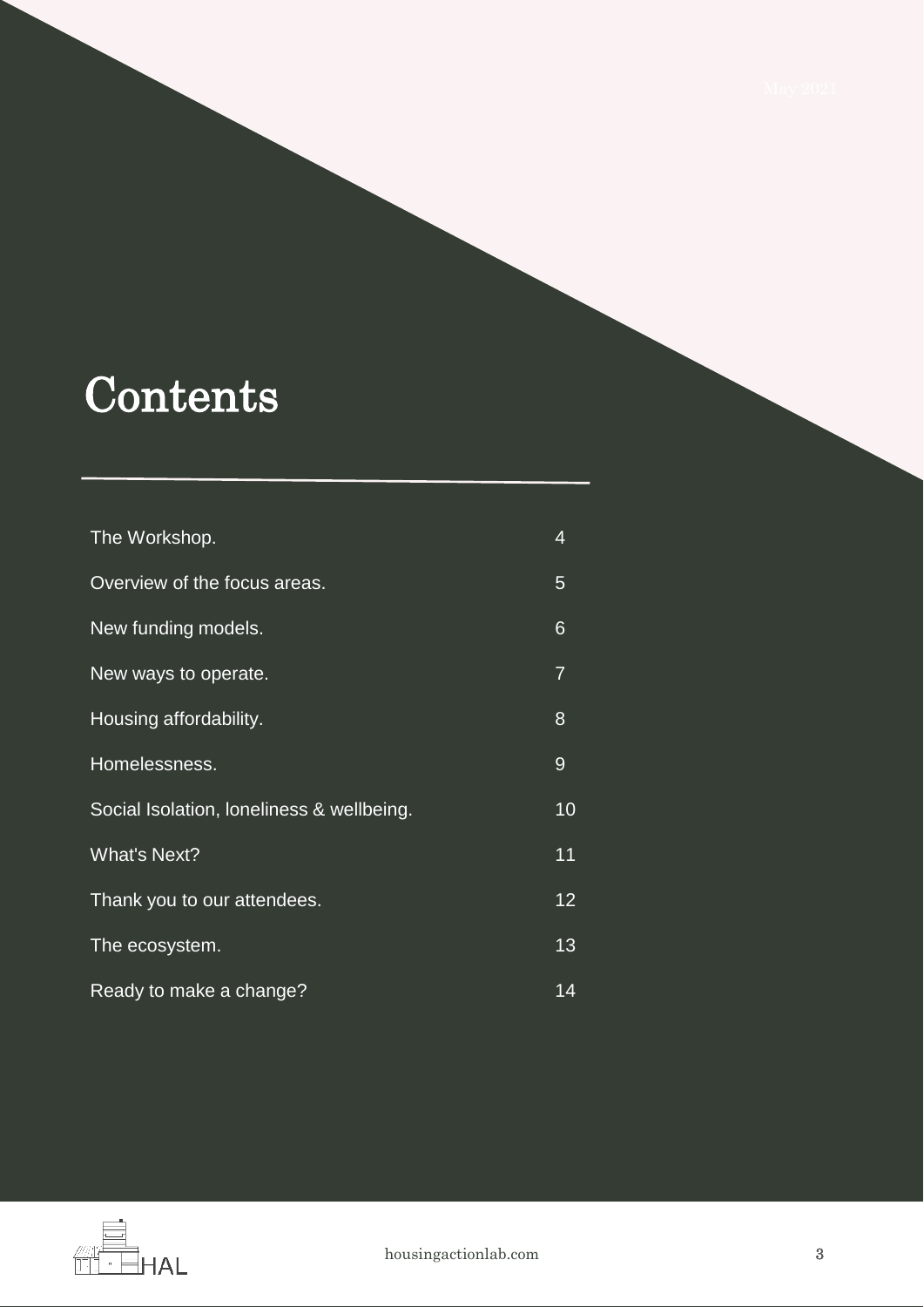## The Workshop.

#### **Purpose of the HAL Curation Workshop. Format of the Workshop.**

The HAL Advisory group has broad oversight of networks and connections related to the HAL. After months of emails, coffees, virtual linkups and meetings it was decided to bring the HAL community together into one room and the HAL Curation Workshop was born. The aim being to develop the vision of the Foundation partners and link the industry partners in an engagement process to match ambitions, values and vision.

URBIS provided the venue to welcome the 35 of attendees in the room. The purpose of the workshop was to capture the ideas and moblise the HAL. We were tasked with accelerating and amplifying solutions to Queensland's housing and homelessness challenges, with a bias to action.

The HAL curation workshop on the afternoon of 21 May 2021, was attended by represenatives of organisations both formally involved with and considering joining the HAL. Participants introduced themselves and highlighted their organisation's area of interest and expectations.

Three initial Foundation Partners first pitched their vision to the group, highlighting overlap with the focus area. Potential Partners were also highlighted to encourage additional input from participants. These then become the focus area tables, to which participants could seek to understand, contribute to, or join forces with. The group captured the missing voices from the discussion and Foundation Partners' reported back initial findings.

The afternoon concluded with a call to action to reach out to potential partners, seek to engage and activate support from the Queensland Government, and harness the momentum generated from the workshop.





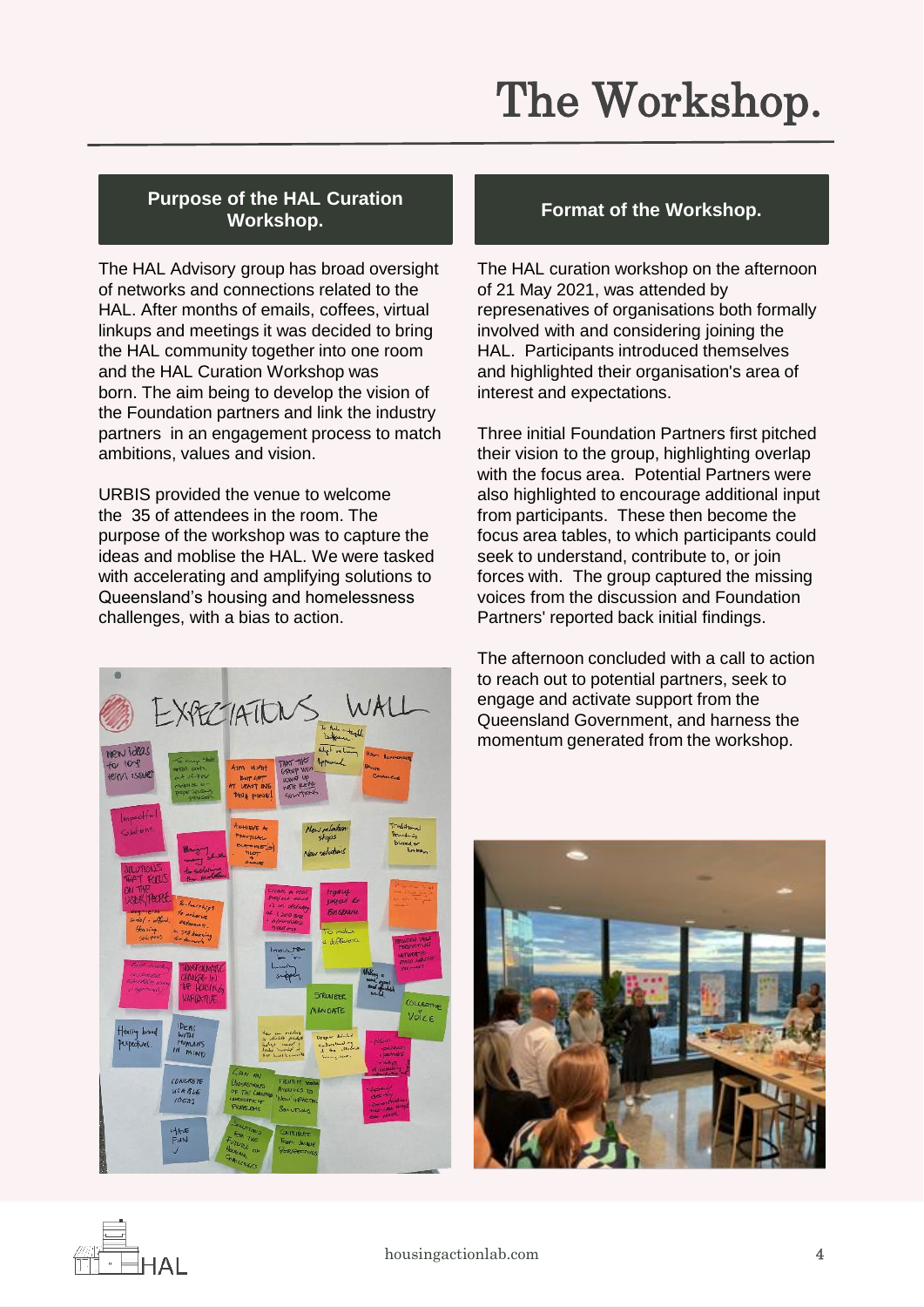### Overview of the focus areas.

In consultation with industry experts and advisors, five key action areas have been identified for the Housing Action Lab to explore. These are:



The HAL is an immersive opportunity designed for maximum industry impact, and as such, while our Advisors and Designers will be there every step of the way to ensure success, it is ultimately up to the HAL participants to get out of the experience what you put into it.

The solutions explored will pioneer a new path for others to follow. To be truly innovative you have to be bold enough to work together and explore something new.

The HAL is all about collaboration, cocreation and action. So, during the event we asked all of our attendees to get their hands dirty. The curation session was run around our key focus areas:

- **Homelessness**
- **New funding models**
- **New ways to operate**
- **Social isolation, loneliness & wellbeing**
- **Housing affordability**

These focus areas became the 'tables' of which each are led by a foundation partner and will continue to be refined as new partners come on board.

We are living in a time or rapid change and therefore urgency to address issues pertinent to the experiences of future generations.

The following five pages summarise the discussions and ideas developed during the curation workshop for each of the focus areas.

We hope they act as a springboard for your own ideas and collaborative action.

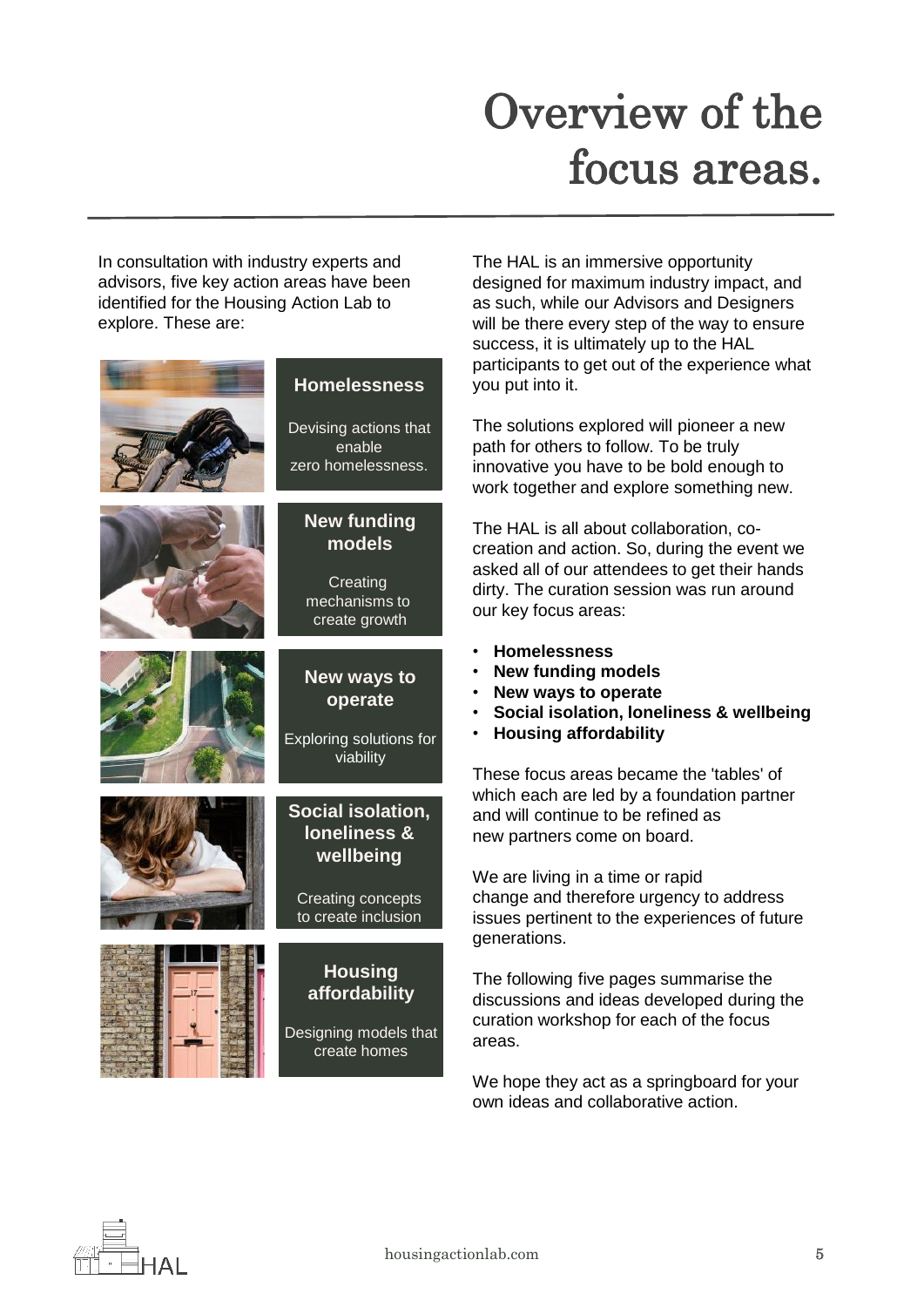

### New funding models.

#### **QShelter** Foundation Partner



QShelter represent a diverse group of people energetic about housing, and keen to explore new funding models under two themes:

- Tackling the community housing sector's reliance on government contracts and grants including new funding sources to address shortfalls.
- Exploring innovative housing supply changes for older women, such as through shared equity agreements.

The complexity of the housing sector is clear; with various government agencies as well as a myriad of providers from the not-for-profit and private sectors responsible for delivering housing outcomes in Queensland.

Tackling the full supply chain; from the efficiency in land development through to access to new funding initiatives and capital injection is critical to being more responsive to housing supply. Collaborative industry development initiatives could design blueprints for funding models or offer policy prototypes could be the disruption the industry needs.

Community Housing Providers often operate on short term government contracts, with premises that are leased and not owned. This model's reliance on receiving rent adds tensions to the provider's operation and limits the opportunity to take on (grow) new housing stock.

How could new funding models be both more sustainable (less reliant on Government funding, offer more flexibility and diversity in funding models to foster growth) and more people-focused? Could a shake-up of funding diversity, focused on growth through new funding models that capture capital for growth investment, be realised?

This table could benefit from collaboration with a financial services, Superannuation Funding, Community Based investor, Community Housing Provider or a technology/data company.

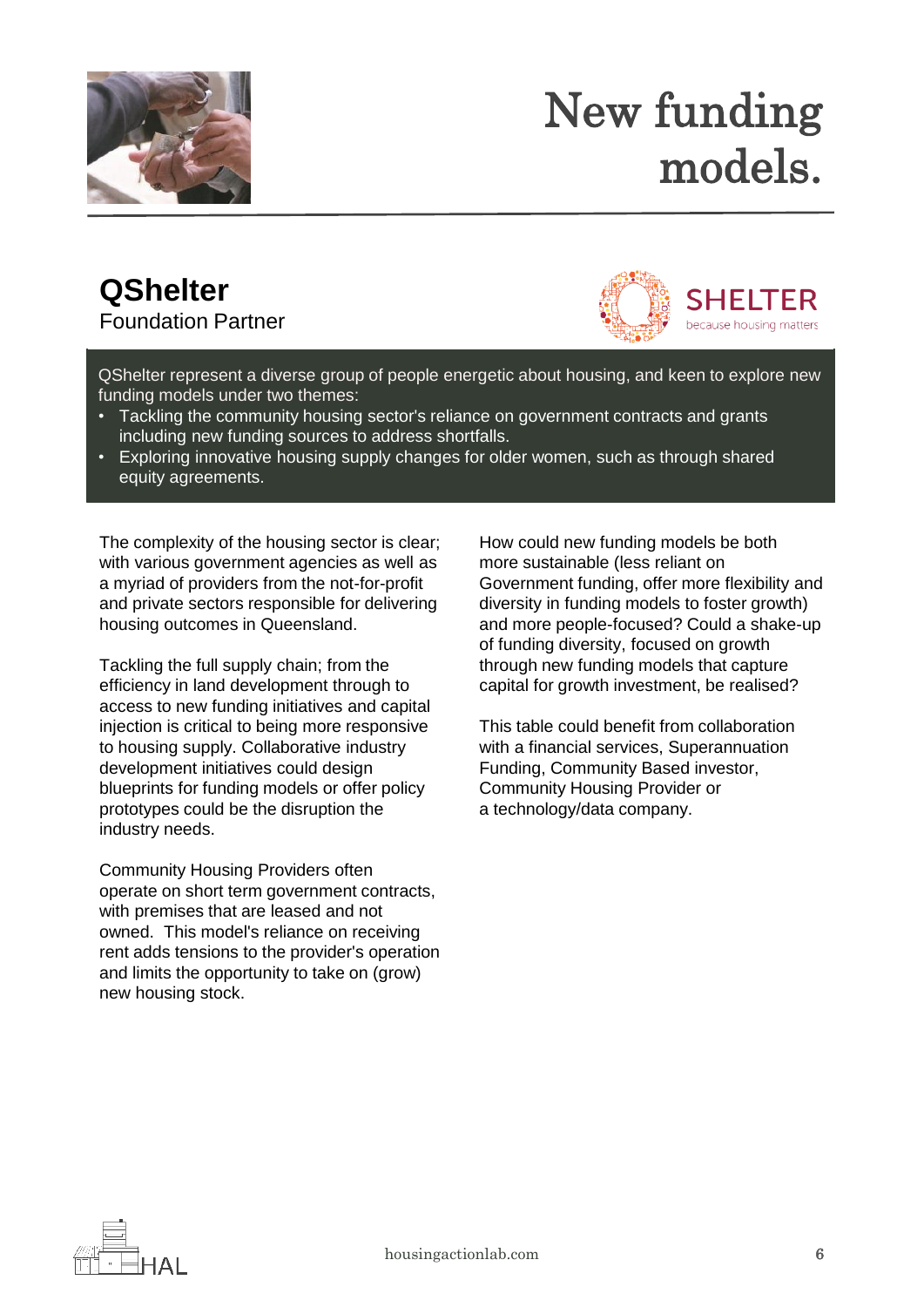

#### New ways to operate.

#### **Wiley & Co.**

Foundation Partner



the project delivery company

Wiley brings a fluid, new way of operating and engineering approach to creating better ways to do things, especially in complex facilities. System design and integration within the broader ecosystem set the scene for a customer needs focused design to tackle the housing challenges, individual needs and the evolution of the typical 'household'.

Disadvantaged youth and vulnerable women escaping domestic violence were identified as two interest groups to design for through HAL.

Breaking new ground in the housing sector is a real and present ambition for Wiley & Co. but they don't want to fly solo and seek partners to help them first define a concrete problem space.

With 46,000 people on the waiting list for social housing, workshop participants questioned the meaning of 'a home' and what style of accommodation is best for different groups, what is a fair rent to pay and what models exist without ownership.

Novel concepts were discussed to both increase the housing stock while creating an 'open arms approach' to housing scaffolded by access to services. A systems approach would also be required for utilities (energy, water, waste) with design criteria focusing on models to sustain tenancy.

Through recognising the need for diversity and choice of housing options could reinvigorate and open up alternative solutions that leverage the manufacturing capabilities of Wiley & Co and dovetail into the expertise of a recreation vehicle manufacturer (i.e. caravans, boats and other nomadic homes) and community services provider.

Operating in new ways also calls for the funding to be both sustainable and flexible, with and without the reliance on Government funds.

This table would benefit from a recreation vehicle manufacturer, youthfocused service, Community Housing Provider, financial institution, Local Government Authority or industry outlier.

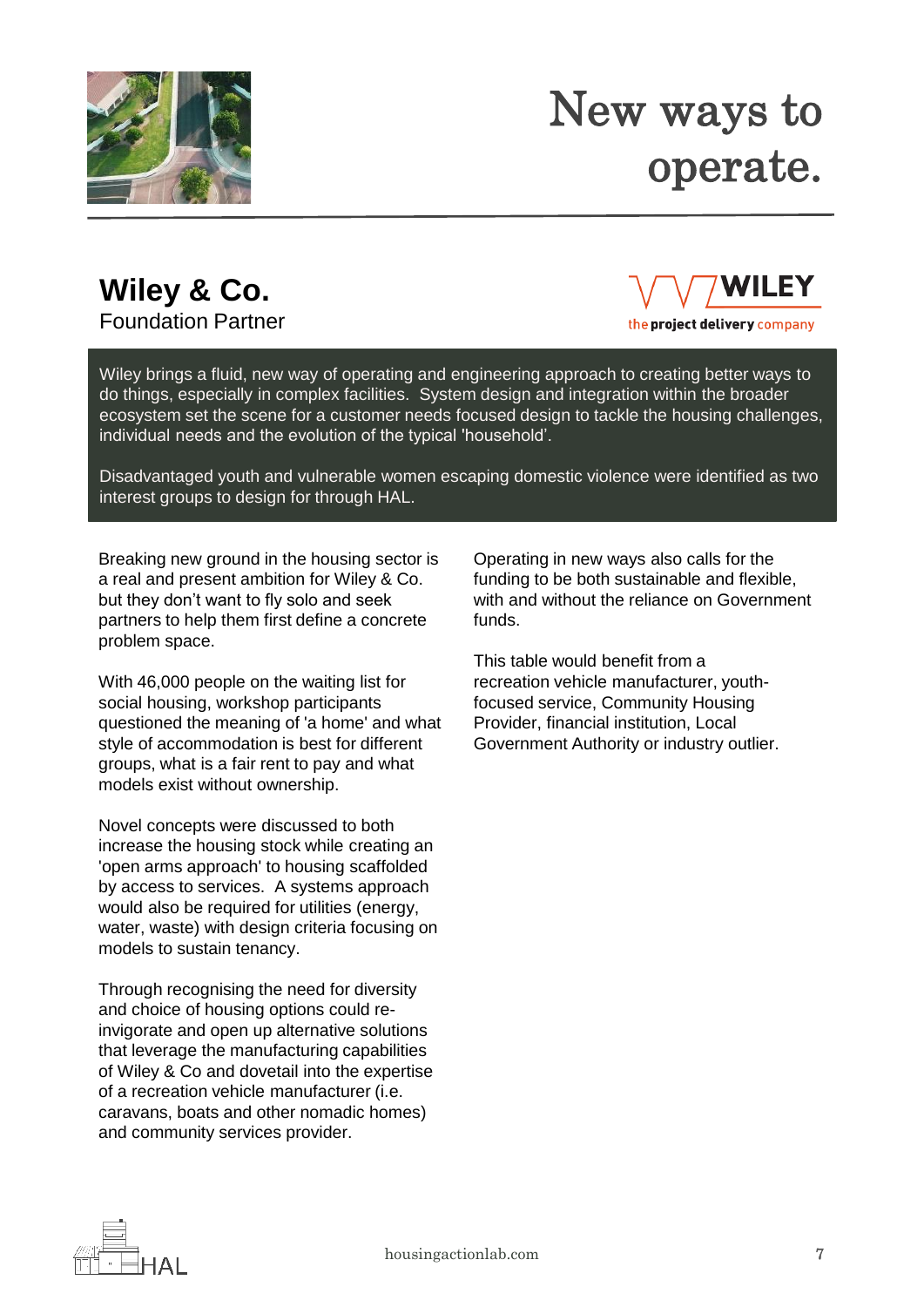

### Housing affordability.

#### **Lendlease**

Foundation Partner



Lendlease are seeking to bring joy to affordable housing by reimaging the future of key worker accommodation for the Brisbane Showgrounds redevelopment.

As the project partner for the RNA's Brisbane Showgrounds Regeneration Project, Lendlease are committed to exploring new and novel ways to design a people-centric service model that leads to an affordable housing solution for key workers.

Housing affordability varies greatly across Queensland (from rising house prices particularly in Brisbane, lower rates of housing ownership compared to other States, to rental stresses more prominently seen in South-East Queensland).

- Over 40% of low income private rental tenants in Queensland are paying 30% or more of gross income on private rental (30 June 2019)
- Vacancy rates for private rental properties are highly constrained with vacancy rates in many regions below 1%, and some regions as low as 0.2%.

Striking the right balance between new housing stock and people's preferences is a great first step in tackling affordability for our young people and lower income earners in Queensland.

During the curation workshop, conversations revolved around normalising 'affordability' as a positive experience within a community created with the users in mind. The opportunity to design for a new precinct approach could intertwine elements; that create real social connection, sees tenant empowerment and eliminates hidden homelessness. The concept of exploring housing as a service while promoting health and wellness aspects was also touched on.

Key worker accommodation would aspire to tackling affordability without sacrificing quality. Ongoing overheads could also be rolled up into a service model or focus on empowering the user to be more connected with their energy and water use or waste generation.

Learnings from concepts such as Build 2 Rent and Yarrabilba projects were used as the backdrop to vision for affordable housing precincts to tackle social inequality, where financial independence brings courage and connectivity.

Lendlease tabled the ambition to see this a lighthouse project or blueprint for scaling a new approach to affordable housing, with an ambition to scale similar solutions throughout the Cross River Rail station precincts, nationally and internationally.

This table could be complemented by an energy provider, household appliance manufacturer, not for profit, Union representative, health fund or an outlier from any industry.

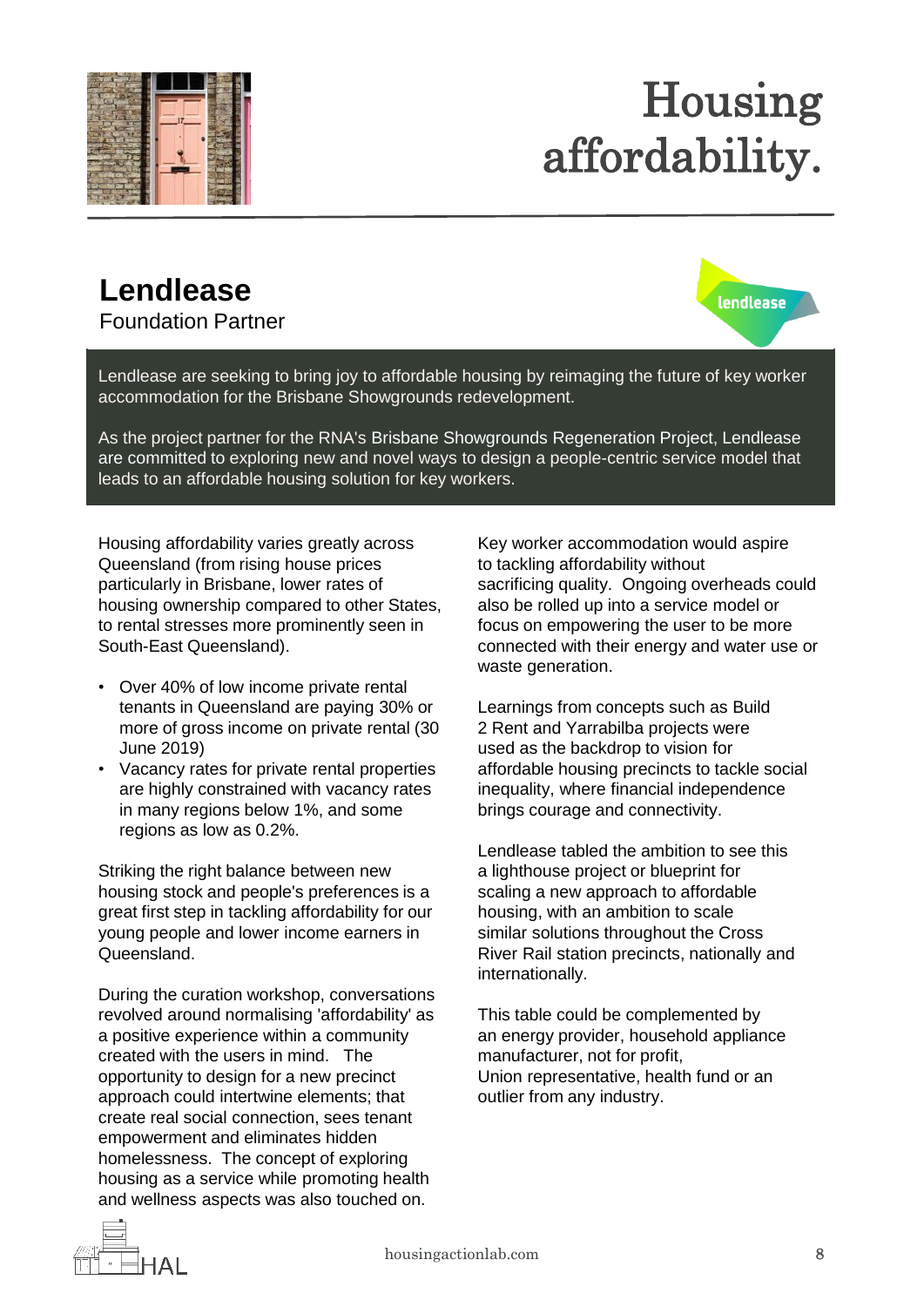

### Homelessness.

#### **Seeking** Foundation Partner

Are you a leader in human sector service provision (e.g. a multi-service entity) interested in steering this table?

This table could be accompanied by general partners in technology, data, engineering, architecture or a developer.

While this table was not activated at the Workshop, a foundation partner is being secured and current Industry partners will join this table.

As an incubator for this theme, social housing growth, the redesign of services supporting homelessness, and disability infrastructure were topics of interest.

There were 21,671 people experiencing homelessness in Queensland (2016) Homelessness in Queensland includes people living in severely overcrowded dwellings (7,601 persons) and staying temporarily with other households (4,796 persons), with 20% of people experiencing homelessness in Queensland identify as Aboriginal and Torres Strait Islander.

According to the 2016 Census, 4,454 young people aged 12- 24 years were **homeless in Queensland**. **In Queensland in** 2016-17, 8,081 young people aged 15- 24 years accessed specialist **homelessness** services. A 2006 survey of high school students estimated that 4,469 Queenslanders aged 12-18 years were **homeless**.

There is a projected short fall of 174,900 social housing dwellings in Queensland (2016-2036) with 79,200 of these dwellings in the Greater Brisbane area. The Queensland Social housing register has 47,000 people waiting with over 82% classified as having very high and high needs. This means that the people requiring housing also require housing and other supports to enable tenancy sustainment.

The integration of housing and support has been widely documented as an effective model to address housing sustainment. The development of new ways to integrate and reach into a diversity of sectors will be significant steps to creating homelessness solutions.

This table could benefit from a services provider that has depth of experience in disability, housing and support coordination.

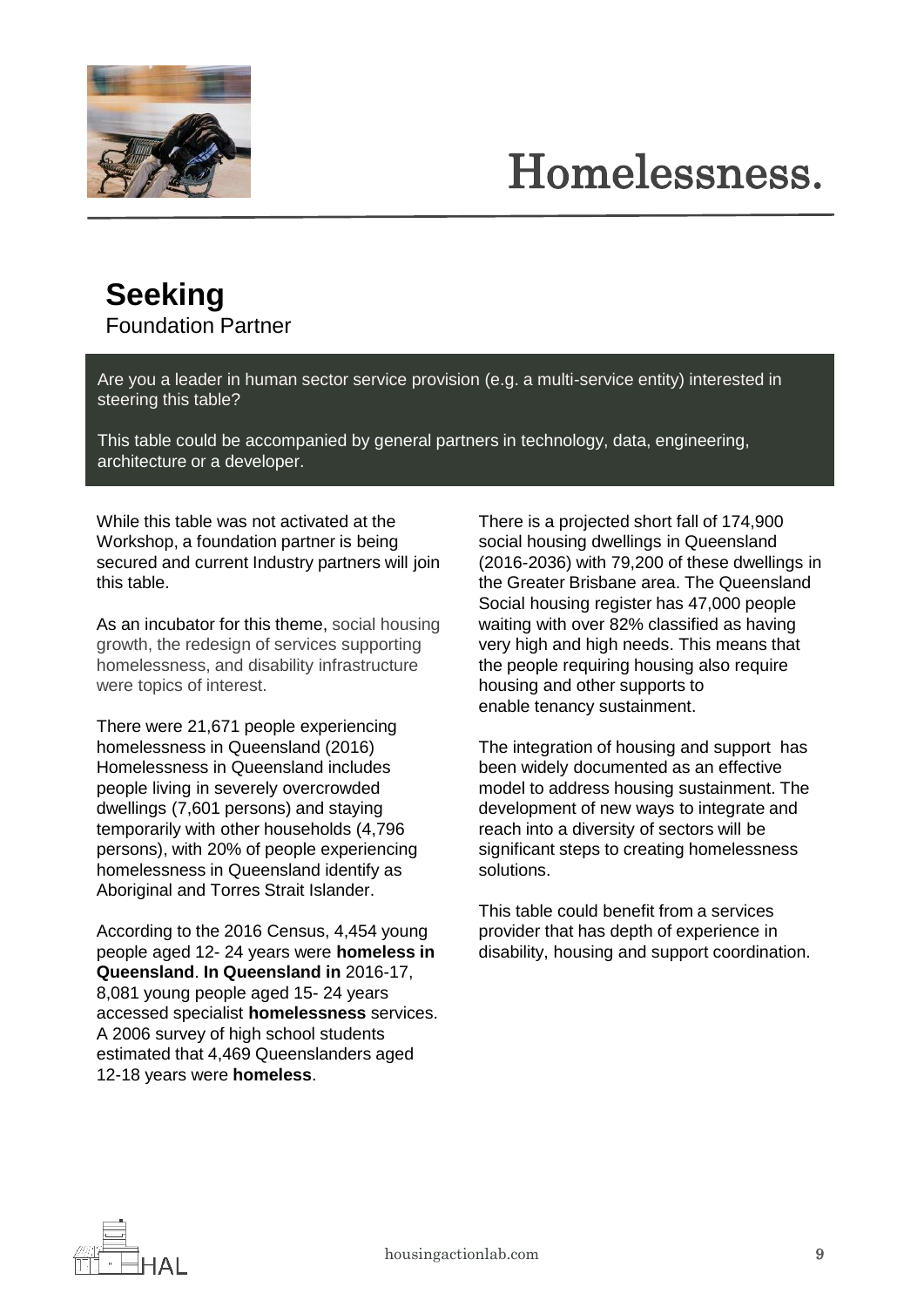

## Social isolation, loneliness & wellbeing.

#### **Seeking** Foundation Partner

This table would benefit from an organisation that mobilises volunteers or can bring a tech/data solution to lead on this topic.

General partners could include players in the construction, mental Health, technology space or an Indigenous or Community Housing Provider.

COVID has amplified the drivers and effects of social isolation and loneliness in Queensland communities. Loneliness was reported as the stressor experienced most during the pandemic, with one in five Australians reporting these feelings (Australian Bureau of Statistics, 2020).

Our most vulnerable people in our community are at risk of social isolation and loneliness our seniors and young people and those with disability or mental illness. The physical and mental health

The HAL will explore what responses within a housing setting will achieve the greatest impact. Accessing data and insights from social and affordable housing tenants and workers will form a basis about what is the most effective process.

This table is intentionally very broad. Interest is being fielded from the disability sector particularly related to housing design for people with disabilities that increase social connection and emotional and physical wellbeing.

The challenges of Indigenous ageing and related wellbeing has also been highlighted by a potential partner. As has the integration of Urban food generation, vertical gardens and architectural elements into design for the community.

This table is seeking participants, and there is strong interest around emerging around indigenous housing, housing related to mental health and wellbeing or a combination of the two. Whilst these are presented as ideas the final table focus area has not been decided.

This table could benefit from an organisation that has a focus on mental health and wellbeing, indigenous housing and human services.

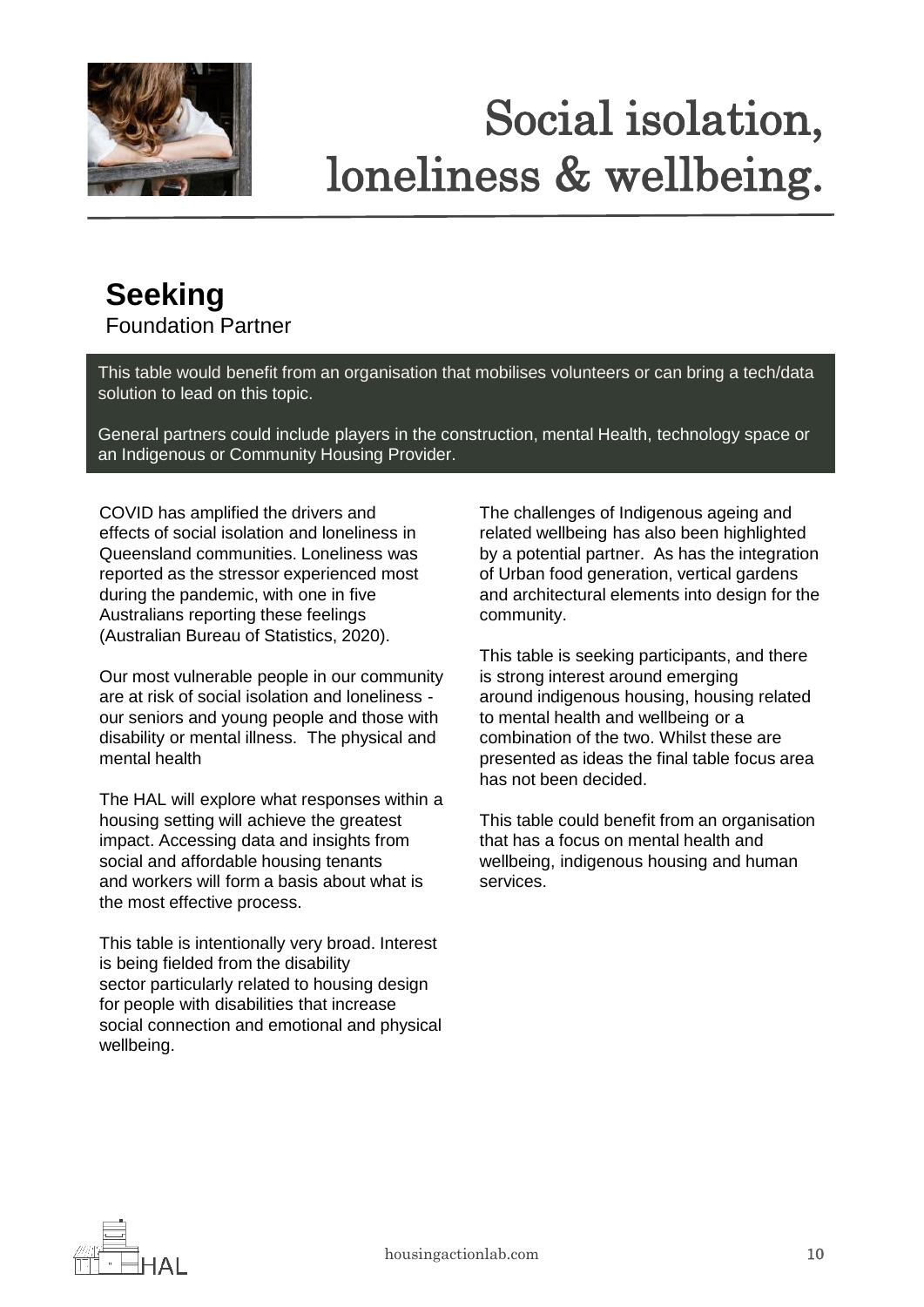#### What's next in the process?

The curation of the tables will continue with the Foundation members working towards filling their tables. The HAL ecosystem will provide contacts and context for the emerging players.

We will be calling on you to help formalise further partnerships and promote the Housing Action Lab. Shortly we will also confirm your availability and preferred workshop format.



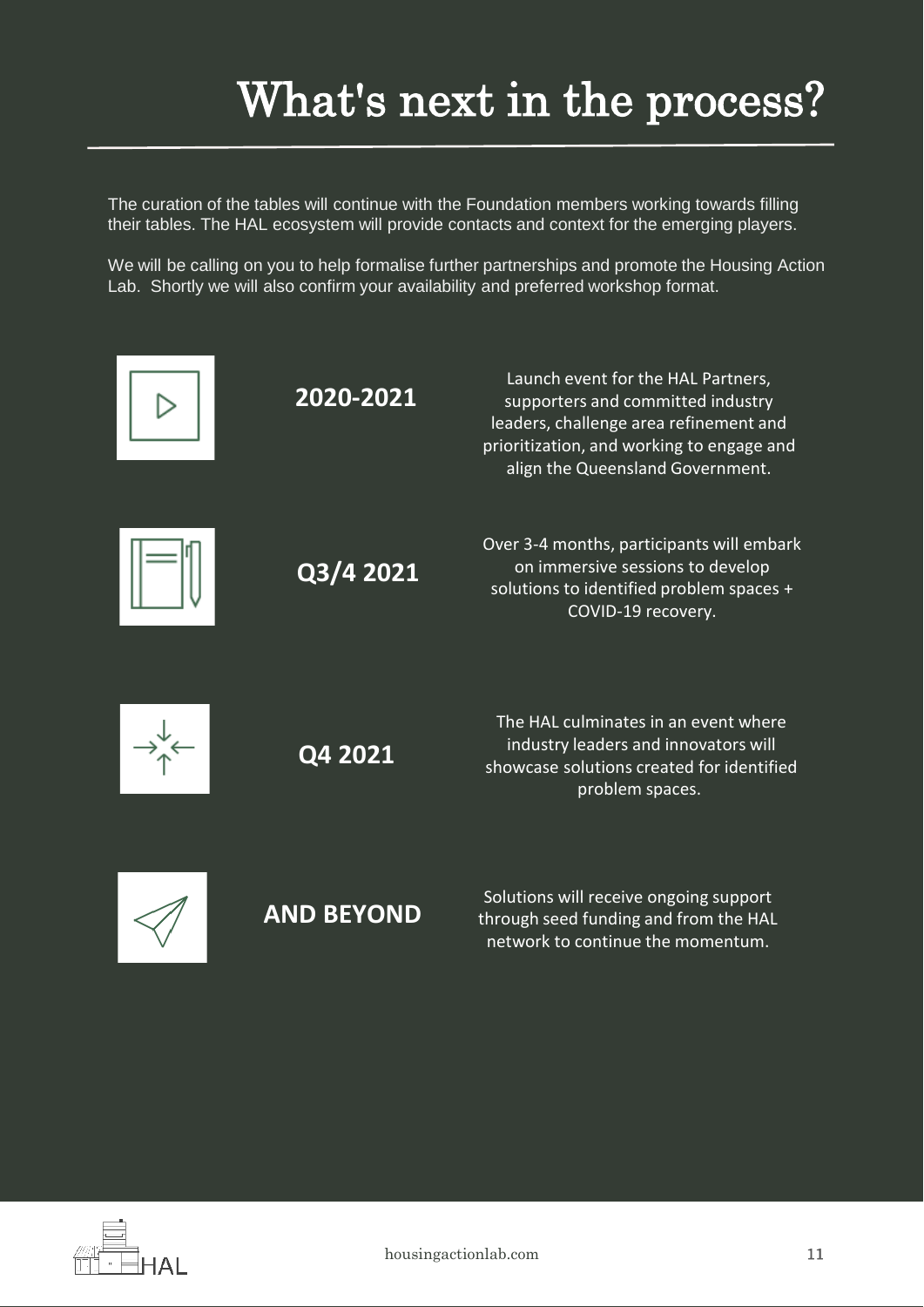#### Thank you to our attendees.

- **QShelter**
- **Wiley**
- **Lendlease**
- Urbis
- Committee for Brisbane
- BlueCHP
- BHC Creating Liveable Communities
- Communify
- Dieke Richards
- Peddle Thorp
- St Vincent De Paul
- QCOSS
- The Y
- Zonta

### Special mention to our advisors.

- Dr Brandon Gien, Deputy Chair, Australian Design Council & CEO, Good Design Australia
- Dr Peter Riddles, Board Member CSIRO
- Beth Cardier, Principal Research Fellow, Trusted Autonomous Systems (TASDCRC)
- Michael Stott, Director City Strategy & Place, Urbis
- Suzie Wiley, Executive Director, Wiley & Co.
- Isabel Cascante, Director, Research: Public Policy & Evaluation, United Way Greater Toronto





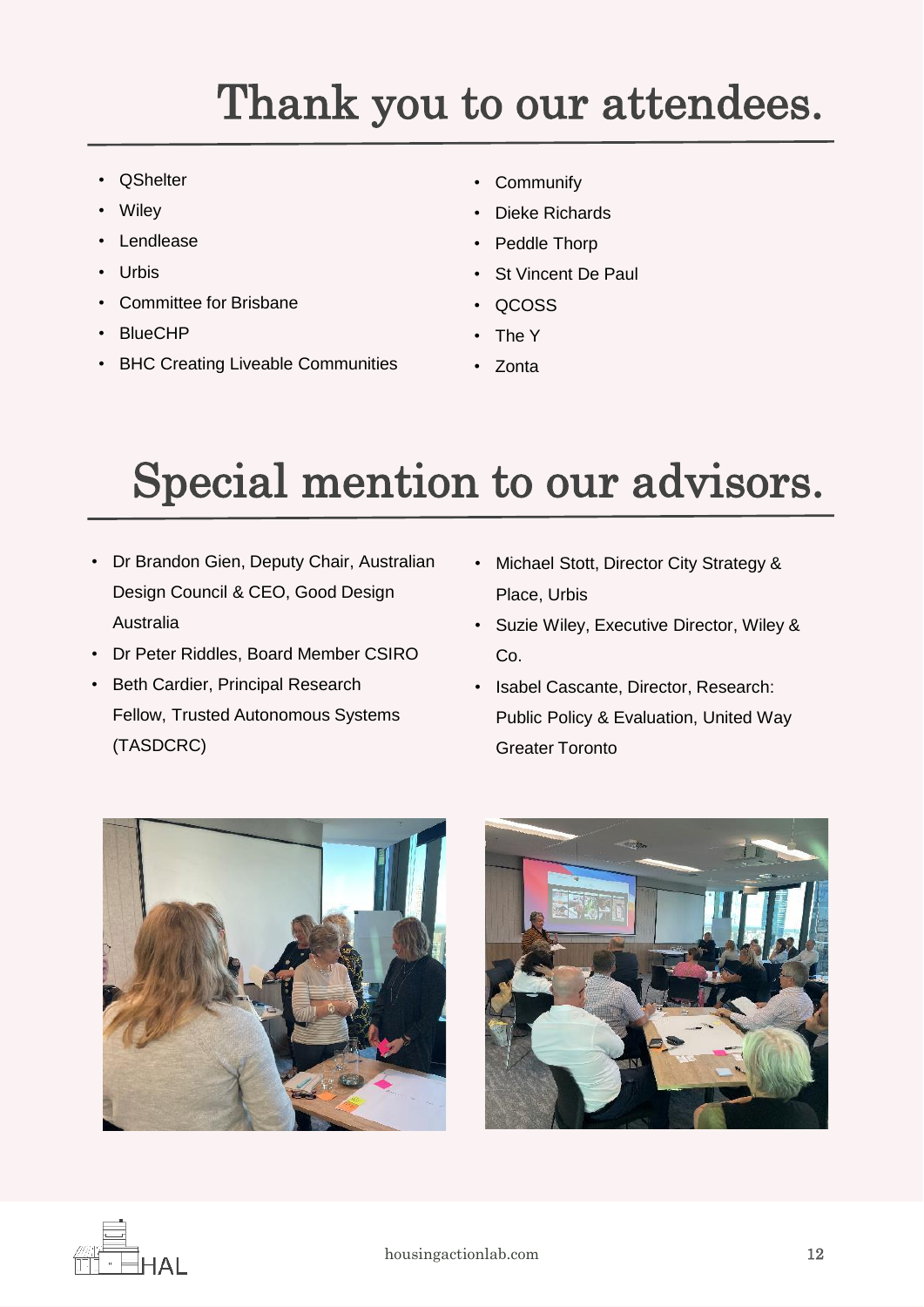### You're in good company.